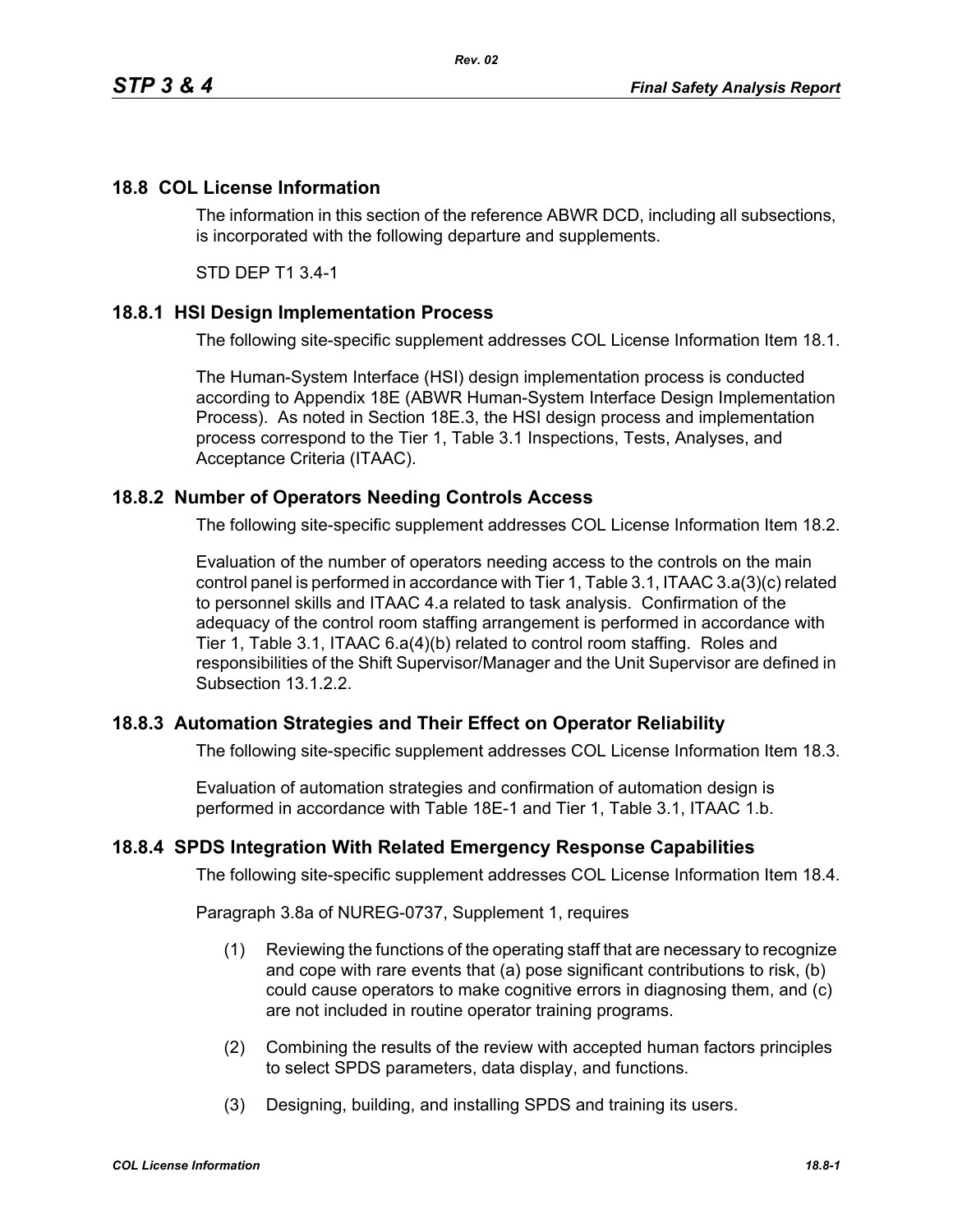Reviewing the functions of the operating staff considers insights from probabilistic risk assessment and human reliability analysis and is performed in accordance with Tier 1, Table 3.1, ITAAC 4 related to task analyses. Selection of safety parameter display system (SPDS) parameters, data display, and functions, including incorporation of the SPDS function as part of the plant status summary information on the large display panel (Subsection 18.4.2.1, Item 14), is performed in accordance with Tier 1, Table 3.1, ITAAC 5 related to HSI design. SPDS training is an integral part of control room operator training and identification of training needs is performed in accordance with Tier 1, Table 3.1, ITAAC 1.b(3) related to training.

### **18.8.5 Standard Design Features Design Validation**

The following site-specific supplement addresses COL License Information Item 18.5.

Validation of the main control room standard design features is performed in accordance with Tier 1, Table 3.1, ITAAC 6.

### **18.8.6 Remote Shutdown System Design Evaluation**

The following site-specific supplement addresses COL License Information Item 18.6.

Evaluation of reliability, and confirmation of design adequacy, of the Remote Shutdown System is performed in accordance with Tier 1, Table 3.1, ITAAC 1.b(3) related to training, ITAAC 6.a(2)(a) related to validating equipment hardware and software-driven functions, and ITAAC 6.a(6) related to performance measures.

### **18.8.7 Local Valve Position Indication**

The following site-specific supplement addresses COL License Information Item 18.7.

Valve position indication (VPI) requirements, including monitoring that satisfies Regulatory Guide 1.47, are met as discussed in Subsection 1A.2.18 and Subsection 7.1.2. Power-operated valves and manually operated valves are required to have a positive, mechanical indication of the valve's overall position which can be determined by direct observation at the valve without instruments or power. The local VPI requirements are imposed at a project-level and a component-level. A project-level design manual imposes requirements for standard HSI practice and NUREG-0700 compliance from system designers and specifiers of local control stations involving local VPI. Valve manufacturers are required to certify that valves meet valve procurement specifications, and valves and shop drawings are QA inspected for compliance with local VPI requirements.

### **18.8.8 Operator Training**

The following site-specific supplement addresses COL License Information Item 18.8.

An operator training program that meets the requirements of 10 CFR 50 is addressed in Section 13.2. Identification of personnel training needs is performed in accordance with Tier 1, Table 3.1, ITAAC 1.b(3) related to training.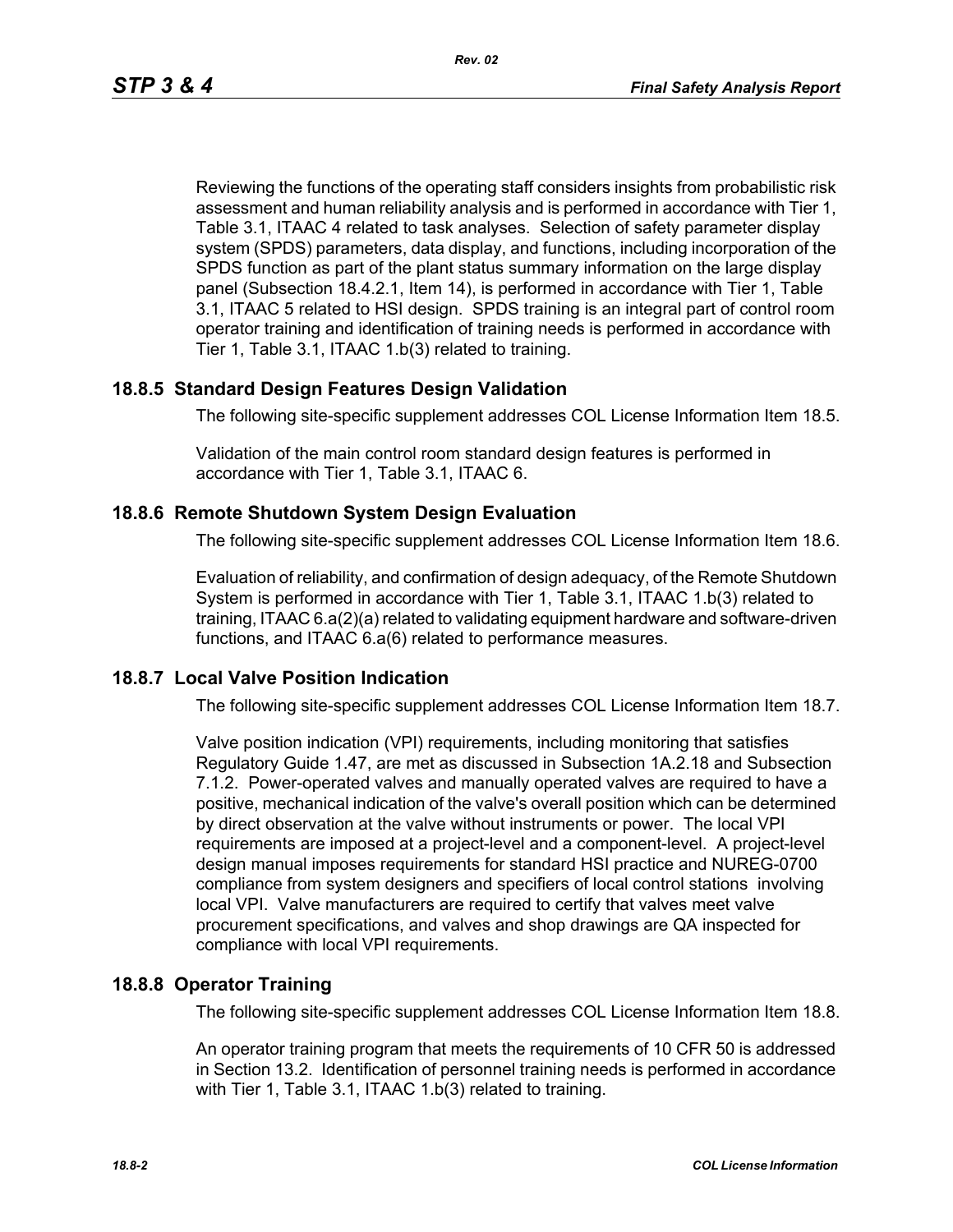# **18.8.9 Safety System Status Monitoring**

The following site-specific supplement addresses COL License Information Item 18.9.

The human factors aspects of TMI Item I.D.3 are addressed by the detailed design implementation process that is performed in accordance with Tier 1, Table 3.1 ITAAC. The design meets RG 1.47 (Bypassed and Inoperable Status Indication for Nuclear Power Plant Safety Systems) recommendations as described in Subsections 1A.2.18 and 7.1.2.10.2.

## **18.8.10 PGCS Malfunction**

STD DEP T1 3.4-1

*As part of the verification and validation effort, the COL applicant shall consider malfunctions of the Power Generation Control function of the process computer system* Plant Computer Functions *(Subsection 18.4.2.6.1).*

The following site-specific supplement addresses COL License Information Item 18.10.

Malfunctions of the Power Generation Control function are evaluated using dynamic task performance testing. The evaluation is performed in accordance with Tier 1, Table 3.1, ITAAC 6.a(5) related to operational conditions and upsets, and ITAAC 6.a(6) related to performance measures.

## **18.8.11 Local Control Stations**

The following site-specific supplement addresses COL License Information Item 18.11.

Evaluation of operations at local control stations critical to plant safety is performed in accordance with Tier 1, Table 3.1, ITAAC 2.a(3) related to critical functions, ITAAC 4.a(3) related to critical tasks, and ITAAC 6.a(4)(a) related to function and task achievement.

## **18.8.12 As-Built Evaluation of MCR and RSS**

The following site-specific supplement addresses COL License Information Item 18.12.

The as-built configurations of the main control room (MCR) and the remote shutdown system (RSS) are verified for conformance with the validated configurations. The verification is performed in accordance with Tier 1, Table 3.1, ITAAC 7, and the results are documented in a report.

## **18.8.13 Accident Monitoring Instrumentation**

The following site-specific supplement addresses COL License Information Item 18.13.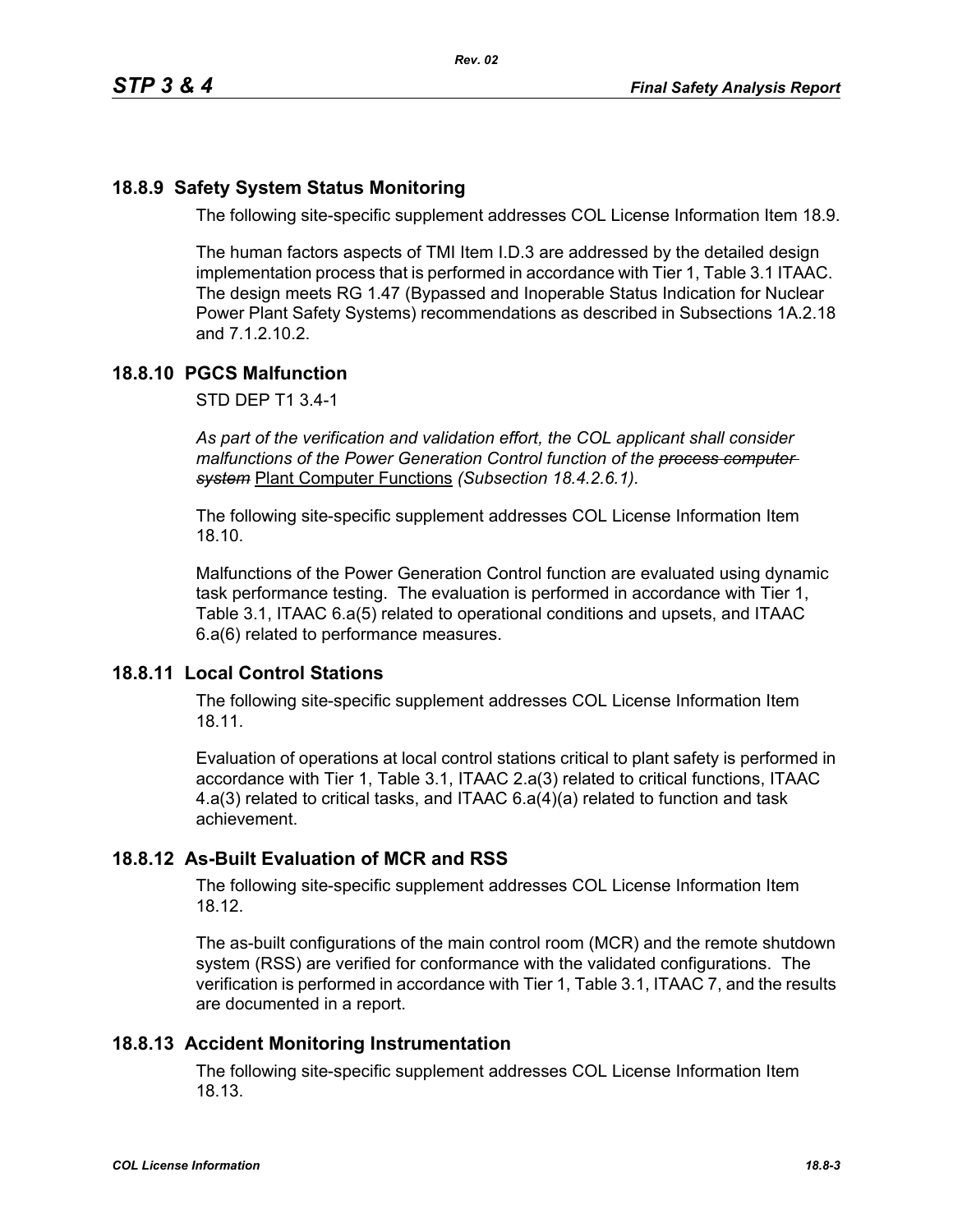Accident monitoring instrumentation requirements, including TMI Item II.F.1 and the recommendations of Regulatory Guide 1.97, are met as discussed in Subsection 1A.2.17 and Section 7.5. TMI Item II.F.1 in NUREG-0737 (Clarification of TMI Action Plan Requirements, November 1980) concerns the potential for increased operator error due to adding accident monitoring displays and controls in the control rooms of existing plants. Accident monitoring instrumentation is part of the integrated HSI that is human factor engineered according to the HSI design implementation process described in Appendix 18E. The process considers (a) the use of accident monitoring information by an operator during both normal and abnormal plant conditions, (b) integration into emergency procedures, (c) integration into operator training, and (d) other alarms during emergency and need for prioritization of alarms.

### **18.8.14 In-Core Cooling Instrumentation**

The following site-specific supplement addresses COL License Information Item 18.14.

The standard ABWR design has reactor pressure vessel (RPV) level instrumentation that provides adequate detection and indication of in-core cooling as required by this TMI item (Ref: NUREG-1503, Subsection 20.5.30). In-core cooling instrumentation requirements, including TMI Item II.F.2 and the recommendations of Regulatory Guide 1.97, are met as discussed in Subsection 1A.2.16 and Section 7.5.

In-core cooling instrumentation is part of the integrated HSI that is human factor engineered according to the HSI design implementation process described in Appendix 18E. The process considers the types and locations of displays and alarms. It also considers (a) the use of in-core cooling information by an operator during both normal and abnormal plant conditions, (b) integration into emergency procedures, (c) integration into operator training, and (d) other alarms during emergency and need for prioritization of alarms.

### **18.8.15 Performance of Critical Tasks**

#### STD DEP T1 3.4-1

*The COL applicant shall evaluate the adequacy of the HSI with respect to providing the controls, displays and alarms necessary for timely performance of critical tasks. Critical tasks shall include, as a minimum, those operator actions which have significant impact on the PRA results, as presented in Section 19D.7, and the operator actions to isolate the reactor and inject water for the postulated event scenarios of a commonmode failure of the Safety System Logic and Control System and/or the Essential Multiplexing System* Communication Function *concurrent with the design basis main steamline, feedwater line or shutdown cooling line break LOCA (Paragraph V.2.d of Table 18E-1). The results of this evaluation shall be placed in the HFE Issue Tracking System.*

The following site-specific supplement addresses COL License Information Item 18.15.